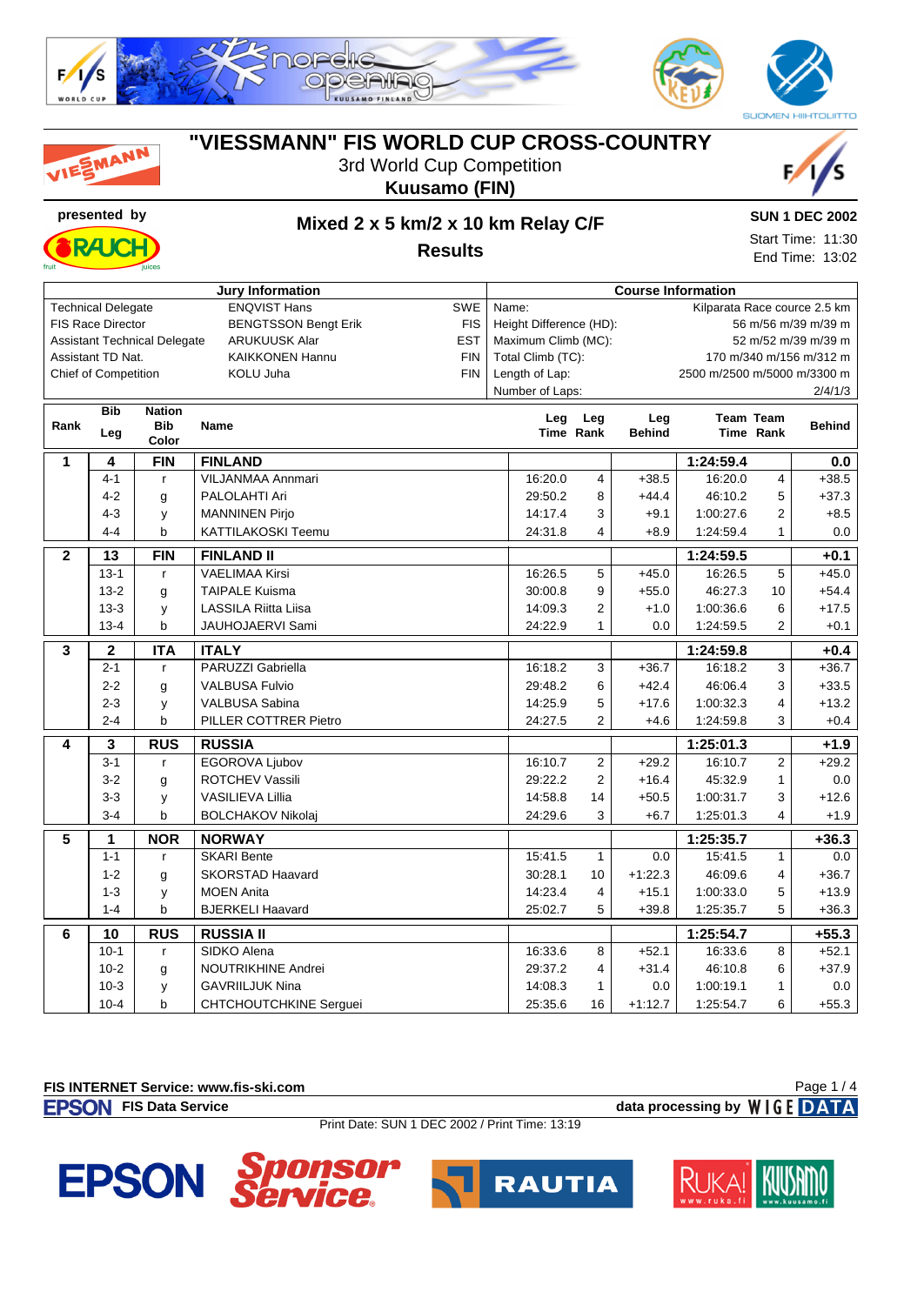

| <b>IESMANN</b> | "VIESSMANN" FIS WORLD CUP CROSS-COUNTRY |
|----------------|-----------------------------------------|
|                | 3rd World Cup Competition               |
|                | Kuusamo (FIN)                           |
| presented by   | Mixed 2 x 5 km/2 x 10 km Relay C/F      |



![](_page_1_Picture_3.jpeg)

## **Results**

Start Time: 11:30 End Time: 13:02

| Rank           | Bib<br>Leg      | <b>Nation</b><br><b>Bib</b><br>Color | <b>Name</b>                | Leg     | Leg<br>Time Rank | Leg<br><b>Behind</b> |           | <b>Team Team</b><br>Time Rank | <b>Behind</b> |
|----------------|-----------------|--------------------------------------|----------------------------|---------|------------------|----------------------|-----------|-------------------------------|---------------|
| $\overline{7}$ | 18              | <b>RUS</b>                           | <b>RUSSIA III</b>          |         |                  |                      | 1:26:09.8 |                               | $+1:10.4$     |
|                | $18-1$          | $\mathsf{r}$                         | SAVIALOVA Olga             | 16:59.1 | 12               | $+1:17.6$            | 16:59.1   | 12                            | $+1:17.6$     |
|                | $18-2$          | g                                    | <b>DENISOV Vitaly</b>      | 29:26.1 | 3                | $+20.3$              | 46:25.2   | 9                             | $+52.3$       |
|                | $18-3$          | y                                    | <b>KOROSTELEVA Natalia</b> | 14:37.7 | $\overline{7}$   | $+29.4$              | 1:01:02.9 | 9                             | $+43.8$       |
|                | $18-4$          | b                                    | NOVIKOV Serguei            | 25:06.9 | 6                | $+44.0$              | 1:26:09.8 | $\overline{7}$                | $+1:10.4$     |
| 8              | 14              | <b>FIN</b>                           | <b>FINLAND III</b>         |         |                  |                      | 1:26:11.2 |                               | $+1:11.8$     |
|                | $14-1$          | $\mathsf{r}$                         | <b>SAARINEN Aino Kaisa</b> | 16:37.2 | 9                | $+55.7$              | 16:37.2   | 9                             | $+55.7$       |
|                | $14-2$          | g                                    | SIMILAE Tero               | 29:46.9 | 5                | $+41.1$              | 46:24.1   | 8                             | $+51.2$       |
|                | $14-3$          | y                                    | <b>HIETAMAEKI Elina</b>    | 14:26.3 | 6                | $+18.0$              | 1:00:50.4 | $\overline{7}$                | $+31.3$       |
|                | $14 - 4$        | b                                    | <b>OHTONEN Olli</b>        | 25:20.8 | 12               | $+57.9$              | 1:26:11.2 | 8                             | $+1:11.8$     |
| $\overline{9}$ | 6               | <b>UKR</b>                           | <b>UKRAINE</b>             |         |                  |                      | 1:26:15.7 |                               | $+1:16.3$     |
|                | $6 - 1$         | $\mathsf{r}$                         | SHEVCHENKO Valentina       | 16:27.4 | 6                | $+45.9$              | 16:27.4   | 6                             | $+45.9$       |
|                | $6 - 2$         | g                                    | LEYBYUK Roman              | 29:49.2 | $\overline{7}$   | $+43.4$              | 46:16.6   | $\overline{7}$                | $+43.7$       |
|                | $6-3$           | y                                    | <b>TERELIA Irina</b>       | 14:43.7 | 10               | $+35.4$              | 1:01:00.3 | 8                             | $+41.2$       |
|                | $6 - 4$         | b                                    | <b>GUMENYAK Mikhail</b>    | 25:15.4 | $\overline{7}$   | $+52.5$              | 1:26:15.7 | 9                             | $+1:16.3$     |
| 10             | $\sqrt{5}$      | <b>CZE</b>                           | <b>CZECH REPUBLIC</b>      |         |                  |                      | 1:26:45.7 |                               | $+1:46.3$     |
|                | $5-1$           | $\mathsf{r}$                         | <b>BALATKOVA Katerina</b>  | 16:54.7 | 10               | $+1:13.2$            | 16:54.7   | 10                            | $+1:13.2$     |
|                | $5-2$           | g                                    | <b>BAUER Lukas</b>         | 29:05.8 | $\mathbf{1}$     | 0.0                  | 46:00.5   | 2                             | $+27.6$       |
|                | $5 - 3$         | y                                    | RAJDLOVA Kamila            | 15:07.7 | 17               | $+59.4$              | 1:01:08.2 | 10                            | $+49.1$       |
|                | $5 - 4$         | b                                    | <b>KOUKAL Martin</b>       | 25:37.5 | 17               | $+1:14.6$            | 1:26:45.7 | 10                            | $+1:46.3$     |
| 11             | 15              | <b>ITA</b>                           | <b>ITALY III</b>           |         |                  |                      | 1:27:55.6 |                               | $+2:56.2$     |
|                | $15-1$          | $\mathsf{r}$                         | PALUSELLI Cristina         | 17:00.2 | 13               | $+1:18.7$            | 17:00.2   | 13                            | $+1:18.7$     |
|                | $15 - 2$        | g                                    | DI SANTO Biagio            | 30:44.1 | 15               | $+1:38.3$            | 47:44.3   | 13                            | $+2:11.4$     |
|                | $15 - 3$        | y                                    | <b>GENUIN Magda</b>        | 14:52.7 | 13               | $+44.4$              | 1:02:37.0 | 14                            | $+2:17.9$     |
|                | $15 - 4$        | b                                    | <b>SARACCO Cristian</b>    | 25:18.6 | 9                | $+55.7$              | 1:27:55.6 | 11                            | $+2:56.2$     |
| 12             | $\overline{11}$ | <b>ITA</b>                           | <b>ITALY II</b>            |         |                  |                      | 1:27:56.0 |                               | $+2:56.6$     |
|                | $11 - 1$        | $\mathsf{r}$                         | <b>LONGA Marianna</b>      | 17:03.0 | 14               | $+1:21.5$            | 17:03.0   | 14                            | $+1:21.5$     |
|                | $11 - 2$        | g                                    | <b>MAJ Fabio</b>           | 30:41.7 | 14               | $+1:35.9$            | 47:44.7   | 14                            | $+2:11.8$     |
|                | $11 - 3$        | y                                    | <b>FOLLIS Arianna</b>      | 14:52.2 | 12               | $+43.9$              | 1:02:36.9 | 13                            | $+2:17.8$     |
|                | $11 - 4$        | b                                    | <b>SANTUS Fabio</b>        | 25:19.1 | 11               | $+56.2$              | 1:27:56.0 | 12                            | $+2:56.6$     |
| 13             | 16              | <b>FIN</b>                           | <b>FINLAND IV</b>          |         |                  |                      | 1:27:58.9 |                               | $+2:59.5$     |
|                | $16-1$          | $\mathsf{r}$                         | <b>VENAELAEINEN Kati</b>   | 16:32.8 | $\overline{7}$   | $+51.3$              | 16:32.8   | $\overline{7}$                | $+51.3$       |
|                | $16 - 2$        | g                                    | <b>HIETAMAEKI Karri</b>    | 30:59.8 | 18               | $+1:54.0$            | 47:32.6   | 12                            | $+1:59.7$     |
|                | $16 - 3$        | y                                    | MALVALEHTO Mona-Liisa      | 15:03.9 | 16               | $+55.6$              | 1:02:36.5 | 12                            | $+2:17.4$     |
|                | $16 - 4$        | b                                    | PIETILAE Sami              | 25:22.4 | 14               | $+59.5$              | 1:27:58.9 | 13                            | $+2:59.5$     |

**FIS INTERNET Service: www.fis-ski.com**

**FIS Data Service data processing by**  $W \mid G E$  **DATA** 

Page 2 / 4

Print Date: SUN 1 DEC 2002 / Print Time: 13:19

![](_page_1_Picture_12.jpeg)

![](_page_1_Picture_13.jpeg)

![](_page_1_Picture_14.jpeg)

**SUN 1 DEC 2002**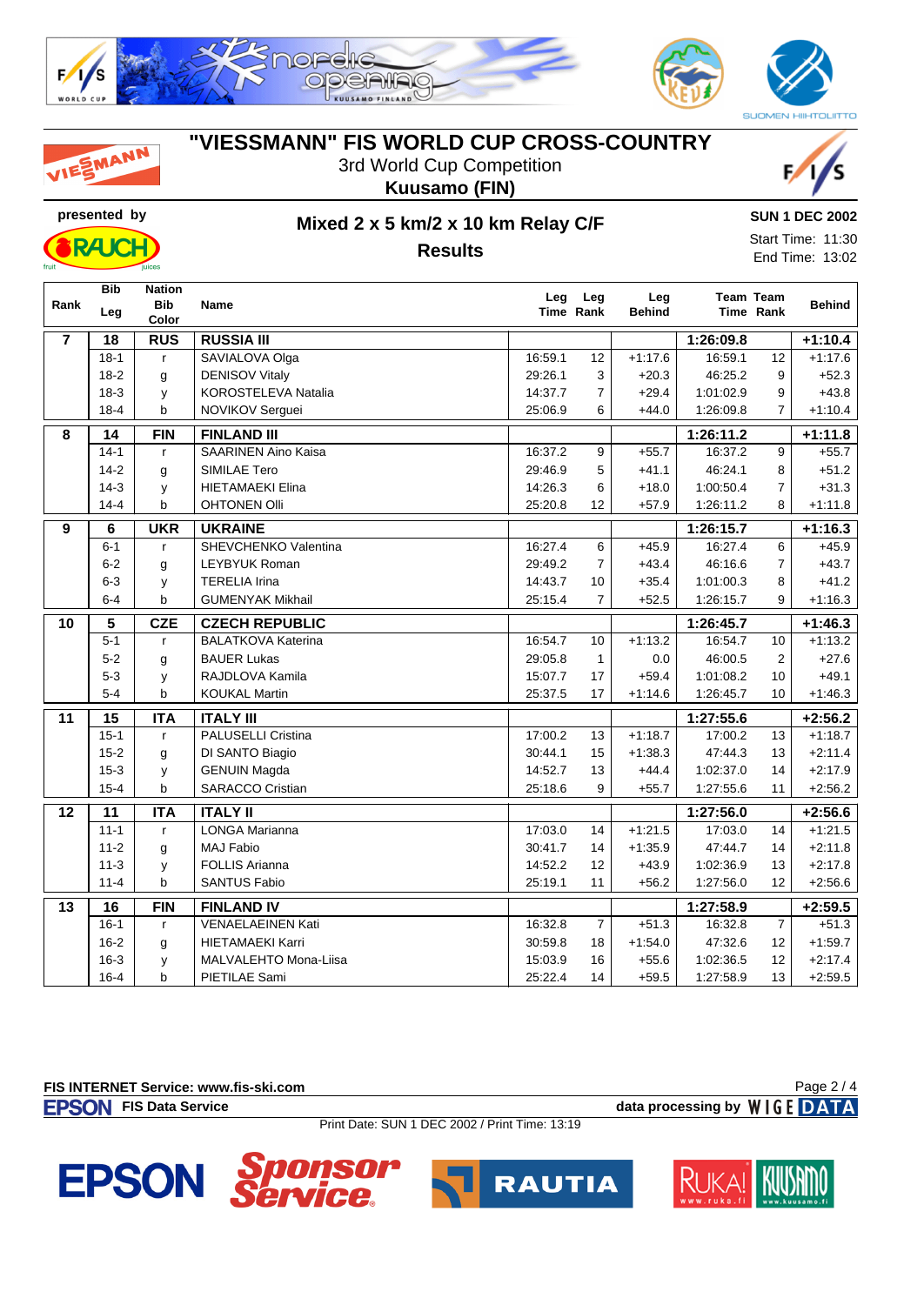![](_page_2_Picture_0.jpeg)

|      | <u>JIVUJI I J</u> | iuices                               | Results                    |         |                  |                      |           |                               | End Time: 13:02 |
|------|-------------------|--------------------------------------|----------------------------|---------|------------------|----------------------|-----------|-------------------------------|-----------------|
| Rank | <b>Bib</b><br>Leg | <b>Nation</b><br><b>Bib</b><br>Color | <b>Name</b>                | Leg     | Leg<br>Time Rank | Leg<br><b>Behind</b> |           | <b>Team Team</b><br>Time Rank | <b>Behind</b>   |
| 14   | 8                 | <b>JPN</b>                           | <b>JAPAN</b>               |         |                  |                      | 1:28:03.4 |                               | $+3:04.0$       |
|      | $8 - 1$           | $\mathsf{r}$                         | YOKOYAMA Sumiko            | 16:56.8 | 11               | $+1:15.3$            | 16:56.8   | 11                            | $+1:15.3$       |
|      | $8 - 2$           | g                                    | <b>KANAMARU Tomio</b>      | 30:35.7 | 11               | $+1:29.9$            | 47:32.5   | 11                            | $+1:59.6$       |
|      | $8 - 3$           | у                                    | <b>FUKUDA Nobuko</b>       | 15:03.3 | 15               | $+55.0$              | 1:02:35.8 | 11                            | $+2:16.7$       |
|      | $8 - 4$           | b                                    | <b>IMAI Hiroyuki</b>       | 25:27.6 | 15               | $+1:04.7$            | 1:28:03.4 | 14                            | $+3:04.0$       |
|      | $8-5$             |                                      | <b>EBISAWA Katsuhito</b>   |         |                  |                      |           |                               |                 |
| 15   | 17                | <b>RUS</b>                           | <b>RUSSIA IV</b>           |         |                  |                      | 1:28:15.3 |                               | $+3:15.9$       |
|      | $17-1$            | r                                    | MOSKALENKO Olga            | 17:37.6 | 17               | $+1:56.1$            | 17:37.6   | 17                            | $+1:56.1$       |
|      | $17-2$            | g                                    | <b>IVANOV Mikhail</b>      | 30:40.9 | 13               | $+1:35.1$            | 48:18.5   | 17                            | $+2:45.6$       |
|      | $17-3$            | у                                    | MEDVEDEVA-ABRUZOVA Evgenia | 14:37.9 | 8                | $+29.6$              | 1:02:56.4 | 15                            | $+2:37.3$       |
|      | $17 - 4$          | b                                    | <b>OSSINKINE Dmitri</b>    | 25:18.9 | 10               | $+56.0$              | 1:28:15.3 | 15                            | $+3:15.9$       |
| 16   | 9                 | <b>KAZ</b>                           | <b>KAZAKHSTAN</b>          |         |                  |                      | 1:28:20.9 |                               | $+3:21.5$       |
|      | $9 - 1$           | $\mathsf{r}$                         | JATSKAJA Oxana             | 17:43.2 | 18               | $+2:01.7$            | 17:43.2   | 18                            | $+2:01.7$       |
|      | $9 - 2$           | g                                    | <b>ZUBRILIN Igor</b>       | 30:36.5 | 12               | $+1:30.7$            | 48:19.7   | 18                            | $+2:46.8$       |
|      | $9 - 3$           | у                                    | MALAHOVA Svetlana          | 14:45.2 | 11               | $+36.9$              | 1:03:04.9 | 17                            | $+2:45.8$       |
|      | $9 - 4$           | b                                    | <b>ODNODVORTSEV Maxim</b>  | 25:16.0 | 8                | $+53.1$              | 1:28:20.9 | 16                            | $+3:21.5$       |
| 17   | $\overline{7}$    | <b>BLR</b>                           | <b>BELARUS</b>             |         |                  |                      | 1:28:57.8 |                               | $+3:58.4$       |
|      | $7 - 1$           | r                                    | NAGEJKINA Swetlana         | 17:03.1 | 15               | $+1:21.6$            | 17:03.1   | 15                            | $+1:21.6$       |
|      | $7 - 2$           | g                                    | <b>VIROLAINEN Roman</b>    | 30:55.3 | 16               | $+1:49.5$            | 47:58.4   | 15                            | $+2:25.5$       |
|      | $7-3$             | у                                    | <b>KOROLIK Ludmila</b>     | 15:38.4 | 18               | $+1:30.1$            | 1:03:36.8 | 18                            | $+3:17.7$       |
|      | $7 - 4$           | b                                    | DOLIDOWITSCH Sergei        | 25:21.0 | 13               | $+58.1$              | 1:28:57.8 | 17                            | $+3:58.4$       |
| 18   | 19                | <b>FIN</b>                           | <b>FINLAND V</b>           |         |                  |                      | 1:29:30.3 |                               | $+4:30.9$       |
|      | $19-1$            | r                                    | <b>PELTONEN Heli</b>       | 17:18.3 | 16               | $+1:36.8$            | 17:18.3   | 16                            | $+1:36.8$       |

**19 12 KAZ KAZAKHSTAN II 1:32:26.6 +7:27.2**

**"VIESSMANN" FIS WORLD CUP CROSS-COUNTRY**

3rd World Cup Competition

![](_page_2_Picture_4.jpeg)

![](_page_2_Picture_5.jpeg)

**SUN 1 DEC 2002** Start Time: 11:30

![](_page_2_Picture_6.jpeg)

SMANN

## **presented by Mixed 2 x 5 km/2 x 10 km Relay C/F Results**

| $\overline{A}$<br>. . | $\overline{V}$ $\overline{Z}$<br><b>KAZ</b> | <b>KAZAKHSTAN II</b>                     |         |    |                      | :32:26.6 |    | 7.07.0<br>.        |  |
|-----------------------|---------------------------------------------|------------------------------------------|---------|----|----------------------|----------|----|--------------------|--|
| $12 - 1$              |                                             | <b>ACHENKO</b><br>ISSA<br><b>Natalva</b> | 18:02.8 | 19 | 0.010<br>$L.L. \cup$ | 18:02.8  | 19 | 0.01.2<br>+2.2 I.v |  |

**FIS INTERNET Service: www.fis-ski.com**

**FISON** FIS Data Service **data processing by** WIGE DATA Page 3 / 4

Print Date: SUN 1 DEC 2002 / Print Time: 13:19

19-2 g KURTTILA Keijo **19-2 kURTTILA Keijo 19-2 kehi**d 10 kehid 10 kehid 10 kehid 10 kehid 10 kehid 10 kehid 1 19-3 y LOUKKOLA Marjo (14:40.3 9 +32.0 1:02:57.7 16 +2:38.6 19-4 b KOSKI Juha 26:32.6 18 +2:09.7 1:29:30.3 18 +4:30.9

12-2 g GOLOVKO Andrei 31:10.2 19 +2:04.4 49:13.0 19 +3:40.1 12-3 y STAROSTINA Daria 12-3 15:44.1 19 +1:35.8 1:04:57.1 19 +4:38.0 12-4 b CHEBOTKO Nikolay 27:29.5 19 +3:06.6 1:32:26.6 19 +7:27.2

![](_page_2_Picture_12.jpeg)

![](_page_2_Picture_13.jpeg)

![](_page_2_Picture_14.jpeg)